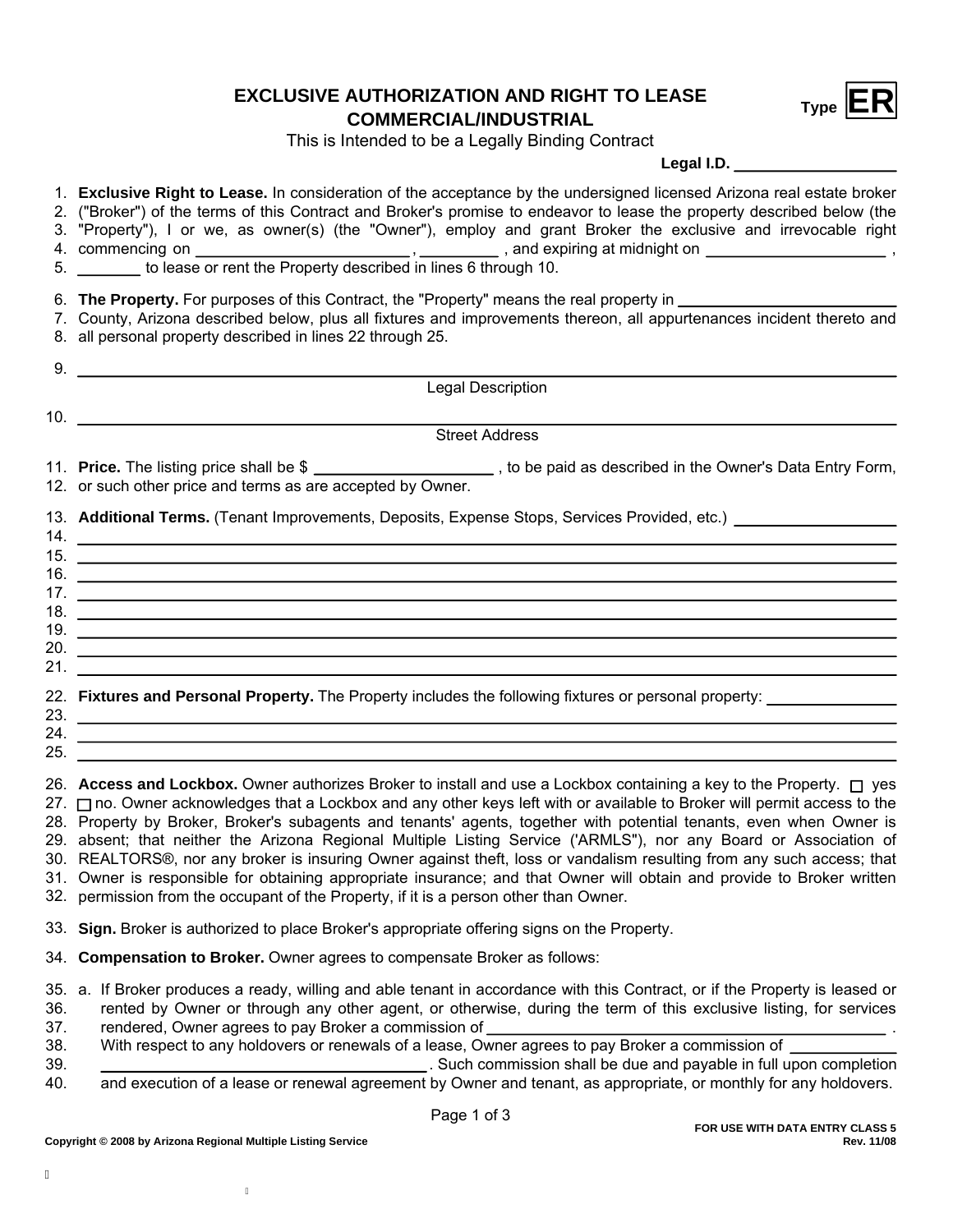- 41. b. If the Property is withdrawn from this listing or otherwise withdrawn from lease availability without the consent of
- Broker, Owner agrees to pay Broker . 42.
- If during the term of any lease or any holdover or renewal thereof. the lessee, or his heirs. executors, or assigns 43.
- 44. shall buy the Property from Owner, Owner agrees to pay Broker .
- 45. c. If within 46. days after the expiration of this Contract, a lease, rental, sale, exchange or option is made by Owner with or to any person to whom the Property has been shown by Broker or any agent of Broker, or with whom
- 47. Broker or any agent of Broker has negotiated concerning a lease or the rental or sale of the Property, unless this
- Contract has been renewed or the Property has been relisted on an exclusive basis with another real estate broker, 48.
- 49. Owner agrees to pay Broker .
- 50. d. If Broker is entitled to a commission as a result of a sale or conveyance of the Property, Owner will instruct the escrow company to pay such commission to Broker as a condition to closing and irrevocably assigns Owner's proceeds to Broker at close of escrow to the extent necessary therefor. 51. 52.
- 55. 53. e. Owner authorizes Broker to cooperate with other brokers and to divide with other brokers all such compensation in 54. any manner acceptable to Broker. Nothing in this Contract shall be construed as limiting applicable provisions of law or any listing agreement relating to when commissions are earned or payable.

56. **TERMS ON REVERSE.** THE TERMS AND CONDITIONS ON THE REVERSE SIDE HEREOF PLUS ALL 57. INFORMATION ON THE DATA ENTRY FORM ARE INCORPORATED HEREIN BY REFERENCE.

58. **Receipt of Copy.** Broker and Owner acknowledge receipt of a copy of this Contract.

59. COMMISSIONS PAYABLE FOR THE SALE, LEASING OR MANAGEMENT OF PROPERTY ARE NOT SET BY

60. ARMLS OR ANY BOARD OR ASSOCIATION OF REALTORS® OR IN ANY MANNER OTHER THAN BY

61. NEGOTIATION BETWEEN THE BROKER AND THE CLIENT.

|             | 62.                                                                                                                                                                                                                                                                                                                               |                                                                                                                                                                                              |  |                                                                                                                                                                                                                                |  |  |  |
|-------------|-----------------------------------------------------------------------------------------------------------------------------------------------------------------------------------------------------------------------------------------------------------------------------------------------------------------------------------|----------------------------------------------------------------------------------------------------------------------------------------------------------------------------------------------|--|--------------------------------------------------------------------------------------------------------------------------------------------------------------------------------------------------------------------------------|--|--|--|
|             | Owner                                                                                                                                                                                                                                                                                                                             | <b>Address</b>                                                                                                                                                                               |  | Date                                                                                                                                                                                                                           |  |  |  |
|             | Owner                                                                                                                                                                                                                                                                                                                             | City/Zip                                                                                                                                                                                     |  | Phone                                                                                                                                                                                                                          |  |  |  |
|             |                                                                                                                                                                                                                                                                                                                                   |                                                                                                                                                                                              |  |                                                                                                                                                                                                                                |  |  |  |
|             | 64. In consideration of Owner's representations and promises in this Contract, Broker agrees to endeavor to effect a lease<br>65. or rental in accordance with this Contract and further agrees to file this listing for publication by a local Board or<br>66. Association of REALTORS® and dissemination to the Users of ARMLS. |                                                                                                                                                                                              |  |                                                                                                                                                                                                                                |  |  |  |
|             |                                                                                                                                                                                                                                                                                                                                   |                                                                                                                                                                                              |  |                                                                                                                                                                                                                                |  |  |  |
|             | 67. Listing Office <b>Example 20</b>                                                                                                                                                                                                                                                                                              | By (Signature)                                                                                                                                                                               |  | Phone                                                                                                                                                                                                                          |  |  |  |
|             |                                                                                                                                                                                                                                                                                                                                   |                                                                                                                                                                                              |  | Date: the contract of the contract of the contract of the contract of the contract of the contract of the contract of the contract of the contract of the contract of the contract of the contract of the contract of the cont |  |  |  |
|             |                                                                                                                                                                                                                                                                                                                                   |                                                                                                                                                                                              |  |                                                                                                                                                                                                                                |  |  |  |
|             |                                                                                                                                                                                                                                                                                                                                   | 69. Broker's File/Log No. ______________________ Manager's Initials_________ Broker's Initials________ Date:_____________________                                                            |  |                                                                                                                                                                                                                                |  |  |  |
|             |                                                                                                                                                                                                                                                                                                                                   | NO REPRESENTATION IS MADE AS TO THE LEGAL VALIDITY OR ADEQUACY OF ANY PROVISION OR THE TAX<br>CONSEQUENCES THEREOF. IF YOU DESIRE LEGAL OR TAX ADVICE. CONSULT YOUR ATTORNEY OR TAX ADVISOR. |  |                                                                                                                                                                                                                                |  |  |  |
| Page 2 of 3 |                                                                                                                                                                                                                                                                                                                                   |                                                                                                                                                                                              |  |                                                                                                                                                                                                                                |  |  |  |
|             |                                                                                                                                                                                                                                                                                                                                   |                                                                                                                                                                                              |  |                                                                                                                                                                                                                                |  |  |  |